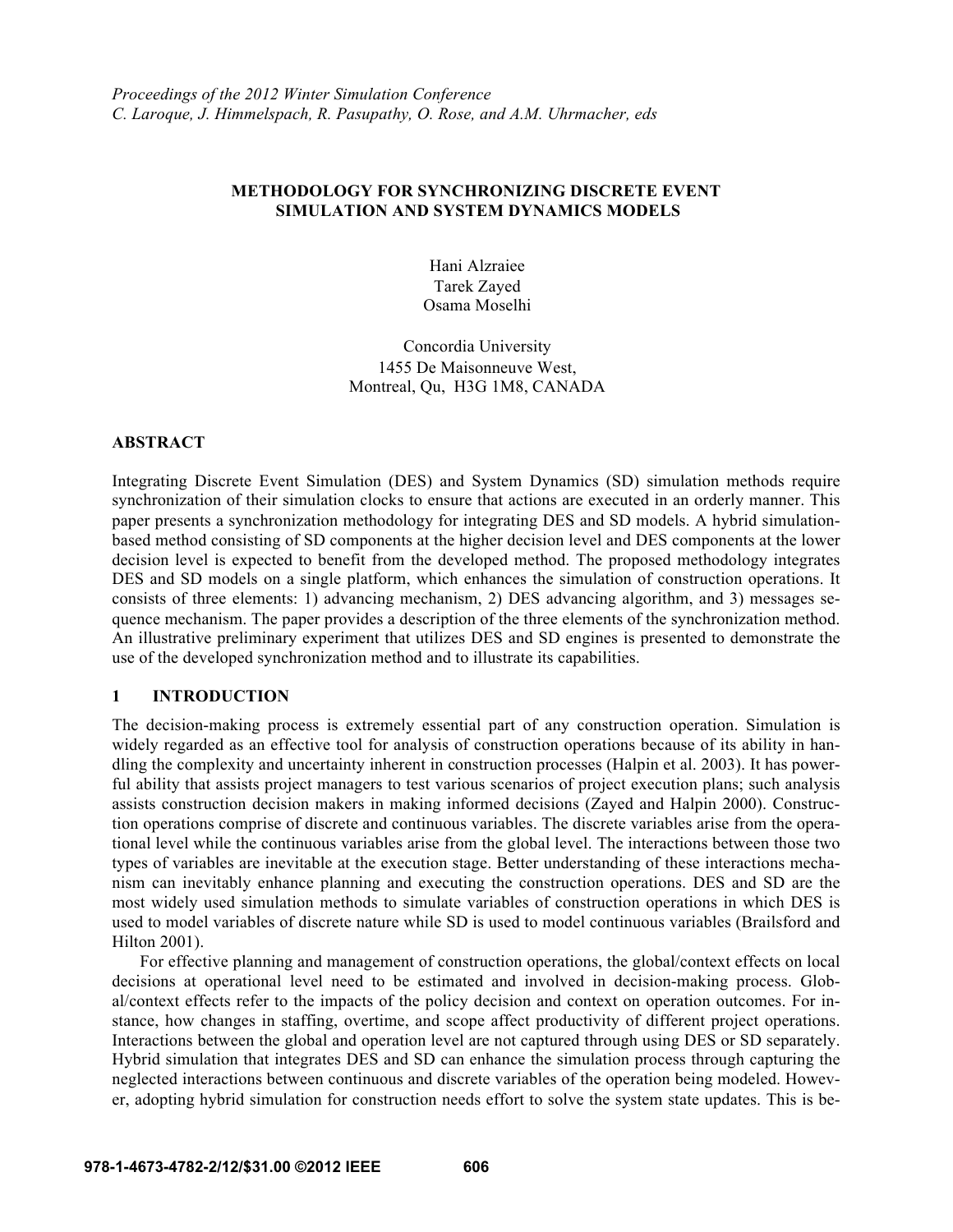cause DES updates system states and advances simulation clock based on the occurrence of events while SD updates system states and advances simulation clock based on time interval elapse. This paper is dedicated to develop the background and the tools needed for synchronizing DES and SD on a single platform.

The next section presents an introduction to DES and SD modeling methods and characteristics, followed by an overview of the available synchronization methods and limitations. Then, the elements of the proposed synchronization method are presented and discussed. Finally, the paper concludes with preliminary experiment, result, and conclusion of the proposed method.

# **2 SYSTEM STATE UPDATE IN DES AND SD MODELS**

System states update is the procedures followed to update the variable's states and then advancing the simulation clock. Simulation time in DES models advances at the occurrence of events, subsequently system states are updated. Events in the DES model mostly occur at unequal time points. In SD models, simulation time advances at equal time intervals, and then, system states are updated at the end of the intervals. The behavior of DES and SD models in state updates are demonstrated in Figure 1. Figure 1 (a) demonstrates a typical behavior of DES model, where simulation time advances from event say E1 to E2 using discrete jumps. Continuous system such as SD model updates their states at equal time intervals as shown in Figure 2 (b). The whole simulation time is divided into equal time intervals, and then, states are updated of the intervals. Figure 1 (c) represent a hybrid system behavior that incorporates discrete and continuous variables interactions (Pritsker et al. 1997)



Figure 1: Simulation Modeling Techniques.

# **3 SYNCHRONIZATION (TIME MANAGEMENT)**

Time management or synchronization means execution of events in distributed simulation in a correctly manner and ensures that repeated executions of a simulation with the same inputs produced exactly similar results (Fujimoto 2003). Time management algorithms broadly fall into two categories termed conservative and optimistic synchronizations. These time approaches are mainly developed to serve the execution of multi-simulation programs on multiprocessor computing platforms (Parallel Simulation) or to serve executing simulations on geographically distributed computers interconnected via a network (Distributed simulation). In both cases, the execution of a single simulation model (composed of several simulation programs) is distributed over multi computers (Fujimoto 2001).

# **3.1 Conservative Time Management (CTM)**

CTM means, that synchronization algorithm takes precautions to avoid local causality constrains. These mechanisms usually assume that simulation consists of a collection of *logical processes* (LPs) that com-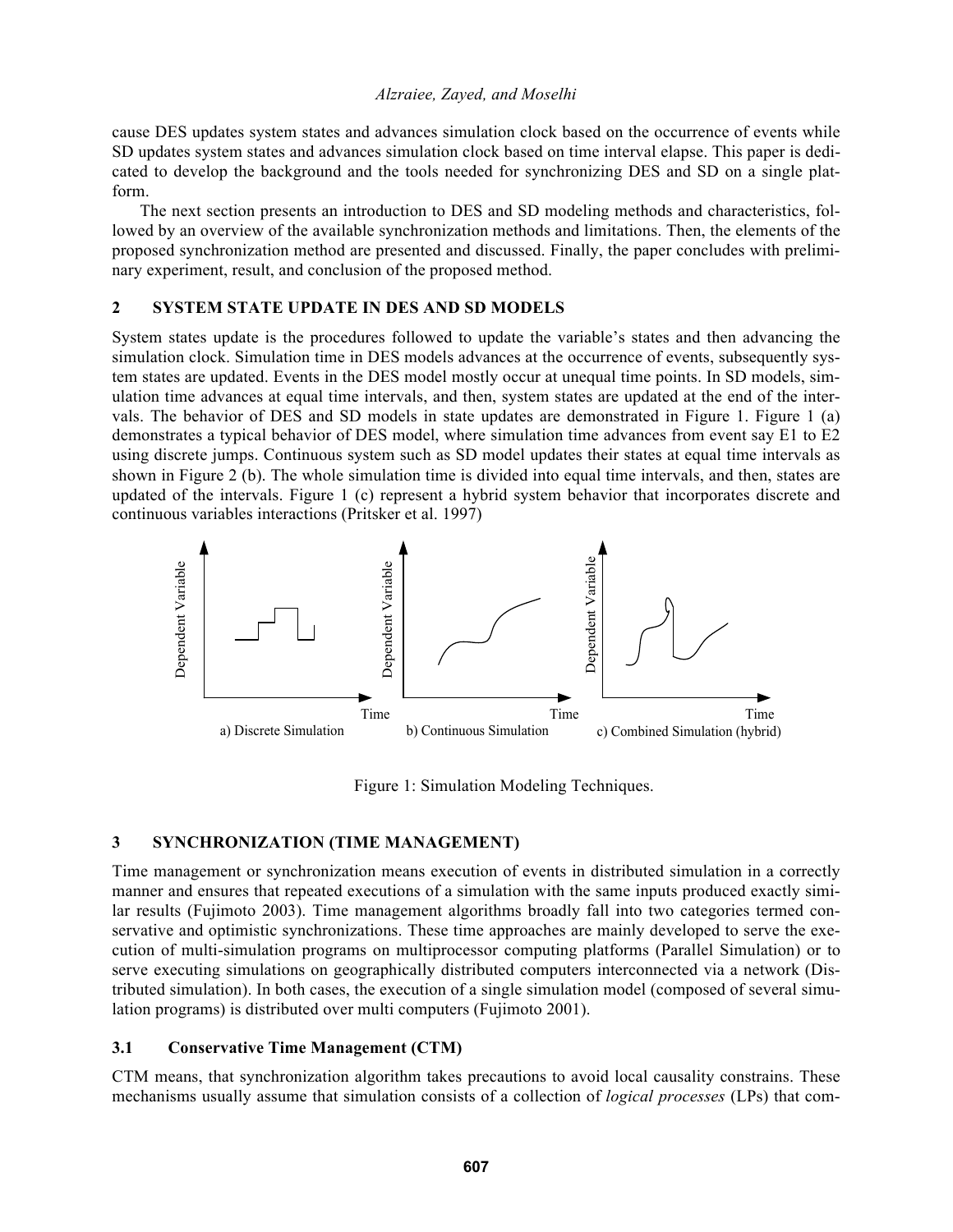municate by exchanging time-stamped messages or events. The goal of the synchronization mechanism is to ensure that each LP processes events in timestamp order; this requirement is referred to as the *local causality constraint* (Fujimoto 2001; Fujimoto 1999). For instance, if LP is at simulation time 20, conservative protocol guarantees that no event has LP simulation time less than 20. The first algorithm of generating CTM was developed by (Bryant 1977; Chandy and Misra 1978). Each LP sends a message with non-decreasing time stamp to support interactions between models in which communication network ensures that messages are received in the same order as they were sent from the LP. Messages organized in order (first-in-first-out) are same as schedule events execution. Simulation process starts with the event of lowest time step. Local events scheduled within the LP can be handled by having a queue within each LP. When the messages queue of any model become empty, the process becomes deadlock and cannot proceed any more. Null messages are used to avoid this deadlock. They have timestamps that cannot create any event or update state. Null messages introduce key property called *lookahead* concept. If the LP is at simulation time T, and it guarantee that any message sent in the future will have timestamp at least T+L, then the LP is said to have a *lookahead* of L period. Null messages algorithm results in an excessive number of null messages, which is not efficient (Fujimoto 2001). However, this method generates a high computational overhead to ensure sequence time advancement. In addition, it needs enormous memory requirements (Mattern 1993). This type of time management is used where the causality constraint violation is likely not permitted.

## **3.1.1 Time Bucket (TB) Synchronization Method**

The TB concept is one of the conservative time synchronization algorithms that follow the conservative approach. It was developed to synchronize distributed DES simulators (Fujii et al. 1993). The TB is based on dividing the overall DES model simulation time into small time intervals called TB, thereafter, allowing the models or simulators of the distributed simulation to interact or interface at the end of the time interval (Steinman 1990). The time bucket size should be large enough to overcome any overhead computations and small enough to capture any radical changes in the system state. One of the main drawbacks of the TB is the inability to capture event states that have event time less than the TB size.

# **3.2 Optimistic Time Management (OTM)**

Unlike CTM, OTM methods allow violation of local causality constraint but they allow detection of violations and then recover from them. The OTM methods have two important features, first, they have tendency to exploit a greater degree of parallelism in executing processes, and secondly, synchronization mechanism is more transparent to the application program than CTM methods. OTM methods require more computations than CTM methods as they need to recover from violation of causality constraint. The Time Warp (TW) algorithm (Jefferson 1985) is the most well known optimistic method of time synchronization. It allows free simulation time advancement and when causality violation occurs (processing event of higher timestamp before receiving event with lower timestamp) then TW rolls back and reprocesses these events in timestamp order, with restoring the state that existed prior to violation. Antimessages sent to the same queue cancel the previously sent messages (Fujimoto 2001). Two problems arise in this situation; first, certain computations I/O of operations cannot be rolled back secondly, computations consume more memory between sending, un-sending, and roll back of messages. Both problems are solved by Global Virtual Time (GVT), which is a lower bound on timestamp on any future rollback, any data stored for LP before GVT will be destroyed. TW sometimes is overly optimistic (Steinman 1993) and involves many process cancelations.

The conservative and optimistic time synchronization approaches were developed specifically to synchronize distributed discrete event simulation models that share similar state updating and time advancing mechanisms, hence, they are discrete event oriented methods. Running simulation models on multi processers and networks is a complex task and time consuming for modeling construction operations. Dis-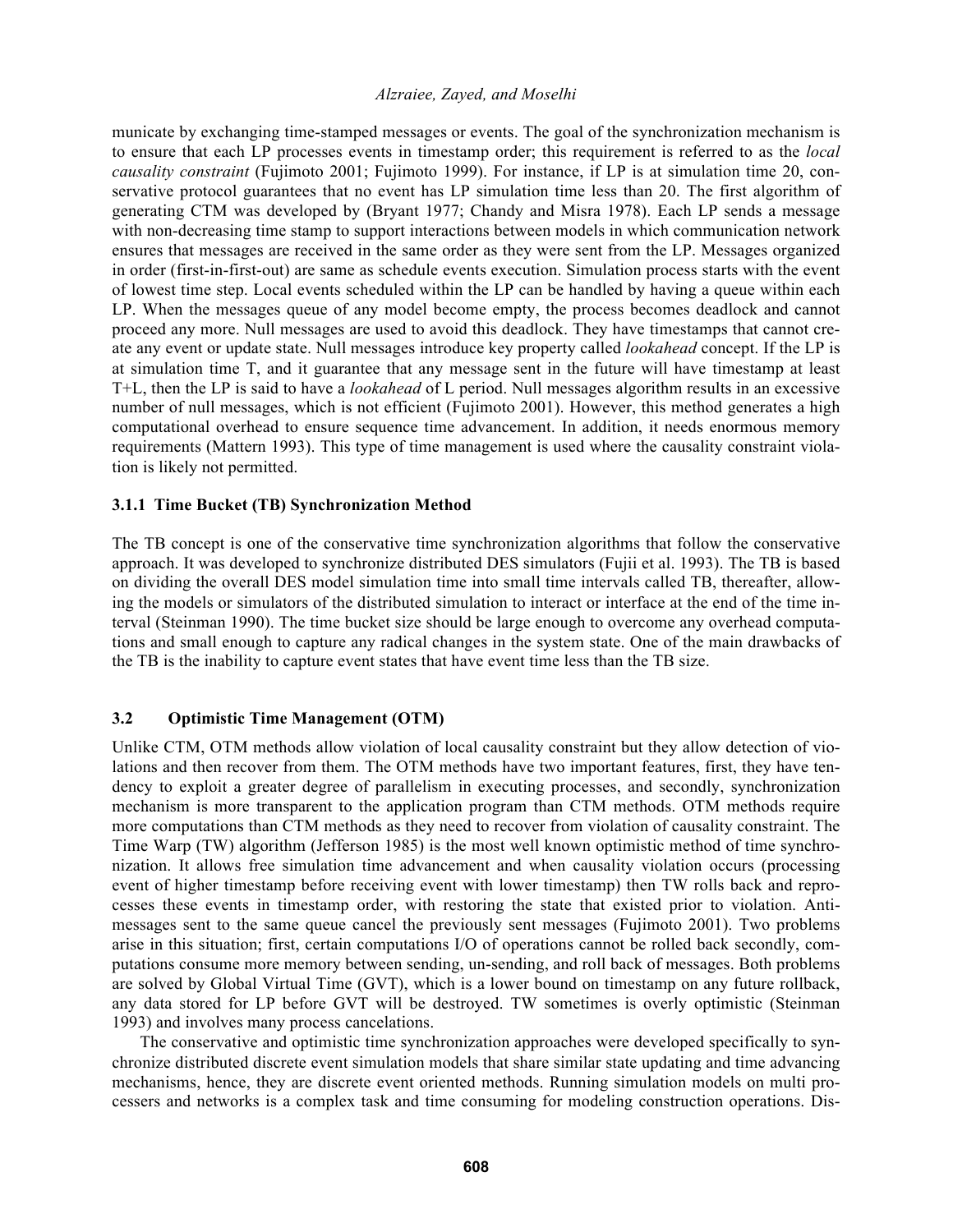tributed simulation is best used for simulating large models, which is not the case in construction. In the proposed synchronization method, the DES and SD models are integrated on a single computation platform (not distributed one) which certainly preserves the distinct features of DES and SD models. This allows both models to be executed without concerns of one method prevails the other.

## **4 PROPOSED SYNCHRONIZATION METHOD FOR INTEGRATING DES AND SD**

The synchronization method described in this research aims at simplifying the process of integrating DES and SD models on a single platform. This can assist in adopting and enhancing the current hybrid simulation practice in construction. The method consists of three elements: (1) advancing mechanism and Time Bucket, (2) DES advancing algorithm, and (3) messages sequence mechanism. The following section provides detailed explanation to these three elements.

## **4.1 Advancing Mechanism and Time Bucket**

The TB concept explained in section (3.1.1) is utilized to develop the proposed synchronization mechanism. Firstly, the simulation time length (L) of the hybrid simulation model is divided into equal time intervals called TB, secondly, at the end of these time intervals, interfacing of variables and data exchange between variables take place, finally simulation advances to  $TB_2$  where it resumes from the end of  $TB_1$  as demonstrated in Figure 2. The aforementioned three steps are explained in details in the following paragraphs.

 Initially, at the start of simulation time of length L, hybrid simulation system initializes the simulation clocks for DES and SD engines as well as for the modules variables. Now, the simulation clock of the models is advanced from the start of  $TB_1$  to the end of  $TB_1$ , where  $TB = TB_1 = TB_2 = ... TB_n$ . When the simulation time reaches the end of  $TB<sub>1</sub>$ , simulation progress is halted to allow interfacing of variables and exchanging of data between DES and SD modulus as shown in Figure 2. This causes a new system state called *hybrid DES\_SD state* to arise. The data flow directions between the DES and SD modules are predetermined based on the selected hybrid model structure and through selected interface variables within the hybrid model boundary. Variables of the hybrid modules that are not selected to participate in the interface process, will not participate in the integration process mechanism. However, the effects of the updated data of the interface variables will be propagated to influence those exempt variables from interfacing, as a result, all variables in the model are expected to be impacted. When the process of interfacing and data exchanging is accomplished at the end of  $TB<sub>1</sub>$ , the DES  $SD$  resumes advancing simulation time to  $TB_2$  and again at the end of  $TB_2$  interfacing of variables take place. This process continues on this mechanism until the simulation time reaches to the end of simulation length L.

TB should be small enough to capture any significant changes in the system states and large enough to discard overhead computations. The rationale behind using the TB concept is that SD updates states at equal and pre-known time intervals while DES updates states at the occurrence of the events. In DES, events generally occur at unequal time points with difficulty of predicting these time points. Therefore, it is easier to trace model states at stipulated time points, which is guaranteed by TB, than tracing model states based on the occurrence of events where the time of occurrence is not known in advance. This approach ensures that every simulation method (DES or SD) will preserve its unique characteristics in computations. The TB size is proposed to be equal to the SD model STEP TIME as shown in equation (1) and Figure 2.

#### *TB (hybrid model) = SD model STEP TIME (1)*

Despite the method of TB Synchronization is simple to implement, yet there are some drawbacks inherited in this method, such as, TB is not applicable for DES models that have events of zero time. Such events exist in computer and manufacturing fields where control theory is dominant, but this hardly no-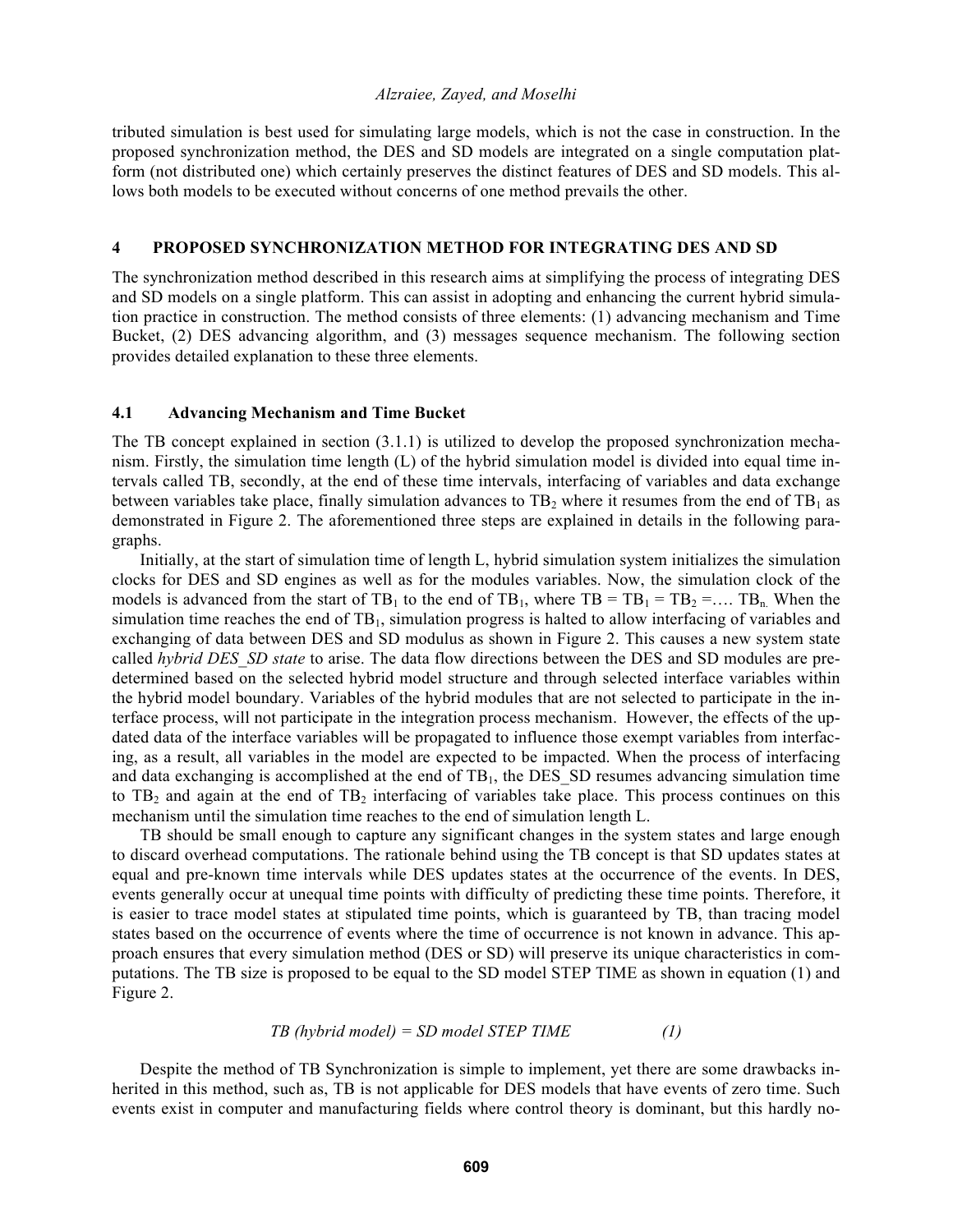ticed in construction since no redundant operations of zero duration exist. The other limitation, concerns with TB size, which should be large enough to facilitate low synchronization overhead, and small enough to capture any significant change in the states of the hybrid model variables. Furthermore, it is an essential precaution not to allow two consecutive events, say  $(E_1)$  and  $(E_2)$ , to have total events time less than the TB size. If this occurs, the  $(E_1)$  will not be captured in the proposed hybrid computation process. This is because initializing, occurring, and vanishing of (E1) take place before the next earliest stipulated interfacing process (i.e. end of  $TB<sub>1</sub>$ ). Therefore, any selected TB size should ensure that no two consecutive events occur within single TB interval.



Figure 2: Synchronization of DES and SD Modules Using Time Bucket.

Concisely, the proposed synchronization method is time oriented rather than being event oriented one. It is expected not to face any implications with SD method, since both are emerged from the same concept, but for DES method, further arrangements are needed. As explained earlier, DES simulation is driven by the occurrence of events that have unpredictable occurrence time points. Therefore, an algorithm that breaks the DES simulation length L into time buckets and facilitates the full integration process of DES and SD models is inevitable. This algorithm should make the DES time advancing mechanism compatible with the proposed time synchronization method. Unless DES is capable of preparing variable`s states needed by SD at the point where interface of modules occur, SD modules will not be able to update its variables from the project operational level that was modeled using DES method. Hence, results of the hybrid model are likely to be doubtful.

## **4.2 DES Advancing Algorithm**

The second component of the proposed synchronization method is to make the DES simulation advancing mechanism compatible with the proposed method. An algorithm that divides the DES simulation length (L) into intervals, facilitates integration, and resumes the simulation is needed. The developed algorithm is depicted in Figure 3. Initially for the DES engine to start advancing the simulation time, a condition such as, the required resources and entities should be available at the start of  $TB<sub>1</sub>$ . Now the simulation is in position to start advancing at the beginning of  $TB<sub>1</sub>$ , if entities seize the required resources, then all data of active resources and entities in the simulation model are read and saved, otherwise, idle resources data are read and saved. If the process involving the active resources has not finished processing the entity at the end of  $TB<sub>1</sub>$ , then pause DES simulation clock advancement, save all data and perform DES and SD modules interfacing. Otherwise, eliminate saved resources and entity data and return to re-allocate next process and its entities, attributes and resources. In DES model, events having occurrence time less than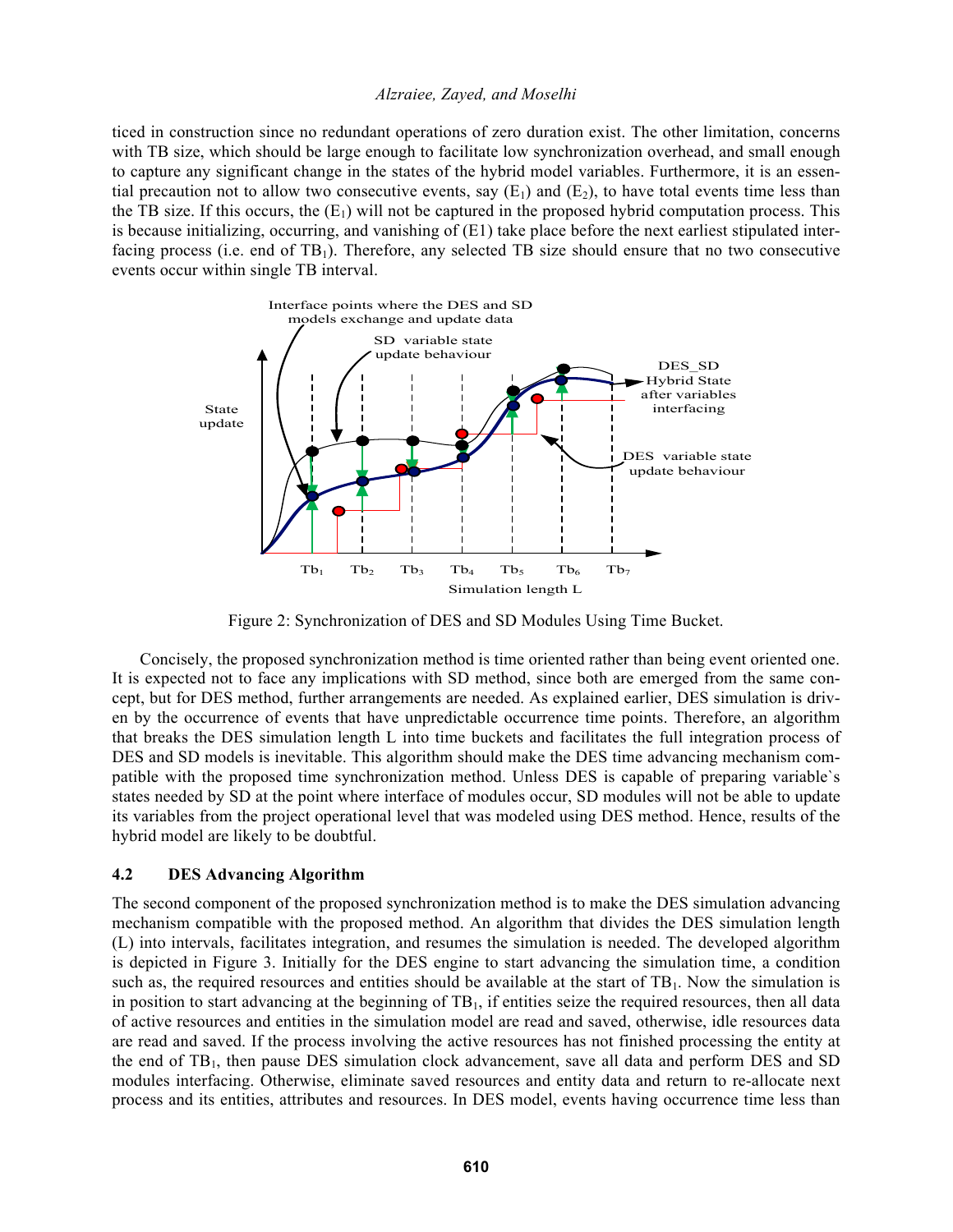the  $TB<sub>1</sub>$  finish their processes before the interfacing of variables can take place, hence their data are not captured in the next earliest scheduled interfacing, but their effects are propagated to second event. Therefore, in order to avoid events that start and finish before the end of the TB, it is advised to set the SD TIME STEP less than or equal to the lowest expected event time in the model.

After the interfacing is accomplished, all saved data at end of  $TB<sub>1</sub>$  (interface time point) of active or idle resources are used by the DES engine for next round of computations that begins by the commencement of TB<sub>2</sub> and continue in the same sequence explained in  $TB<sub>1</sub>$ . The time point between end of TB<sub>1</sub> and start of TB<sub>2</sub> is the point where the simulation clock resumes progressing of model simulation. The algorithm continues until the model reaches the initially set simulation time of length L and then terminates the simulation run.



Figure 3: Simulation Time Advancing Algorithm for DES Model.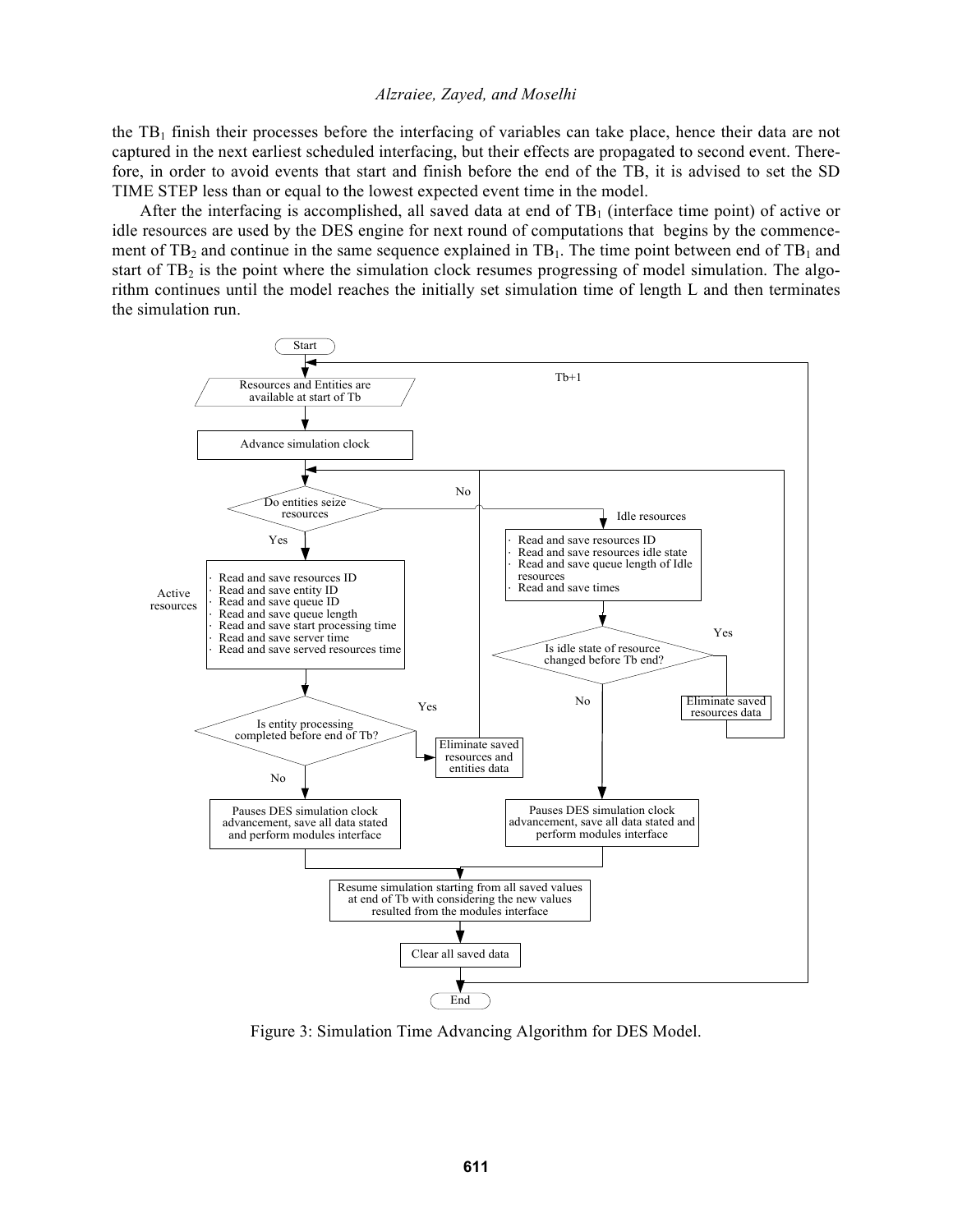#### **4.3 Messages Sequence Mechanism**

The third and last component of the proposed synchronization methodology is describing the sequence of messages between the modules (DES and SD) and the executer (program that executes the synchronization algorithm). These messages will carry the commands responsible on implementing the proposed synchronization mechanism as shown in Figure 4. The bottom right Figure is the architecture of the developed hybrid simulation system, its details are beyond the scope of this paper. Messages (1), (2), (3), and (4), executer confirms the initialization of the DES and SD models and makes those two components ready to start advancing the simulation clock. Message  $(5)$ , the SD provides initial values such as TB<sub>1</sub> size that triggers the executer to start advancing simulation clock (6). Message (7) advances simulation clock of DES model to the end of  $TB<sub>1</sub>$ , at end of  $TB<sub>1</sub>$ , states of DES model's variables are read and saved. Message (8), the needed values for interfacing process are read and managed by the executer. Message (9), the executer starts interfacing variables by exporting the new values of variable to SD, this message flags the end of the computations processed in TB<sub>1</sub>. Starting from message (10), the messages (5), (6), (7), (8), and (9) contents are repeated until the simulation time length is elapsed.



Figure 4: Messages Sequence between the Hybrid System Components.

## **5 PRELIMINARY EXPERIMENT**

To demonstrate how the proposed synchronization method can be applied, a hybrid model of a quarry project was developed based on a case study adopted from Marzouk and Moselhi (2003). It involves hauling excavated rocks from a quarry site to construction site of a dam in Northern Quebec. The quarry project involves four cyclic operations, namely loading, hauling, dumping, and returning. The project scope was hauling 225,000 ton of rocks from quarry site to the construction site. Different variables that arise from context level such as scope change, schedule pressure, space limitation, dumping space, and equipment reliability were modeled using SD model as shown in Figure 5

 A Visual Basic (VB) application was developed in Microsoft environment to communicate with the STROBOSCOPE (Martinez et al. 1994) and Vensim software systems (Ventana Systems Inc). The operational aspects of construction were modeled using DES method in STROBOSCOPE environment while the strategic/context aspects of the construction operations were modeled using SD method in Vensim en-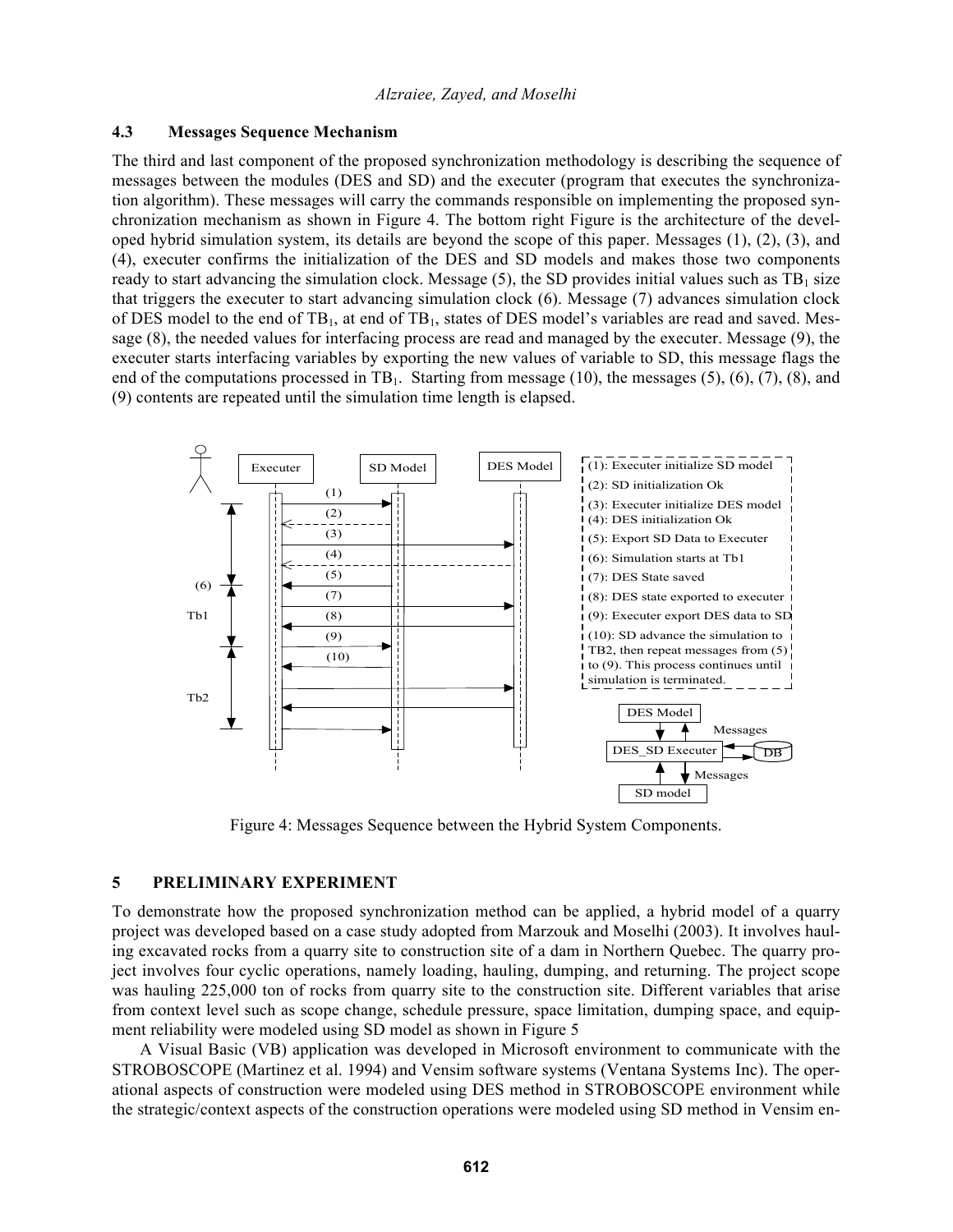vironment. In order to access both simulation engines, VB uses the ActiveX Data Object to connect to the simulation engine in STROBOSCOPE. This allows gaining access to and control of the dynamically changing values of the variables considered in the simulation process, while Vensim's Dynamic Link Library (DLL) is utilized for access and control of the SD model. The model developer or end-user interacts with the VB application to control the input/output operations.

Six variables (interface variables) in the hybrid model are selected to participate in the synchronization process as shown in Figure 5. Characteristics of those interface variables are shown in Table 1. The selected interface variables will either receive or send data updates needed by the model variables. For instance, in Figure 5, Arrow (1) indicates the added scope change while executing the project. The added scope of work is represented in the SD model and the quantity of the scope change is exported to the DES initial scope of work. This type of modeling is not feasible when using the current DES modeling in construction. Arrow (2) considers the effects of space limitation modeled using SD method on the DES productivity model. Arrow (3) reflects the actual fleet productivity after considering the effect of equipment maintenance and failure on the actual material productivity. This type of data exchange between the DES and SD alleviates the limitation associated with DES in capturing the context of the operation being modeled.



Figure 5: Hybrid Simulation Model Consisted of DES and SD Models.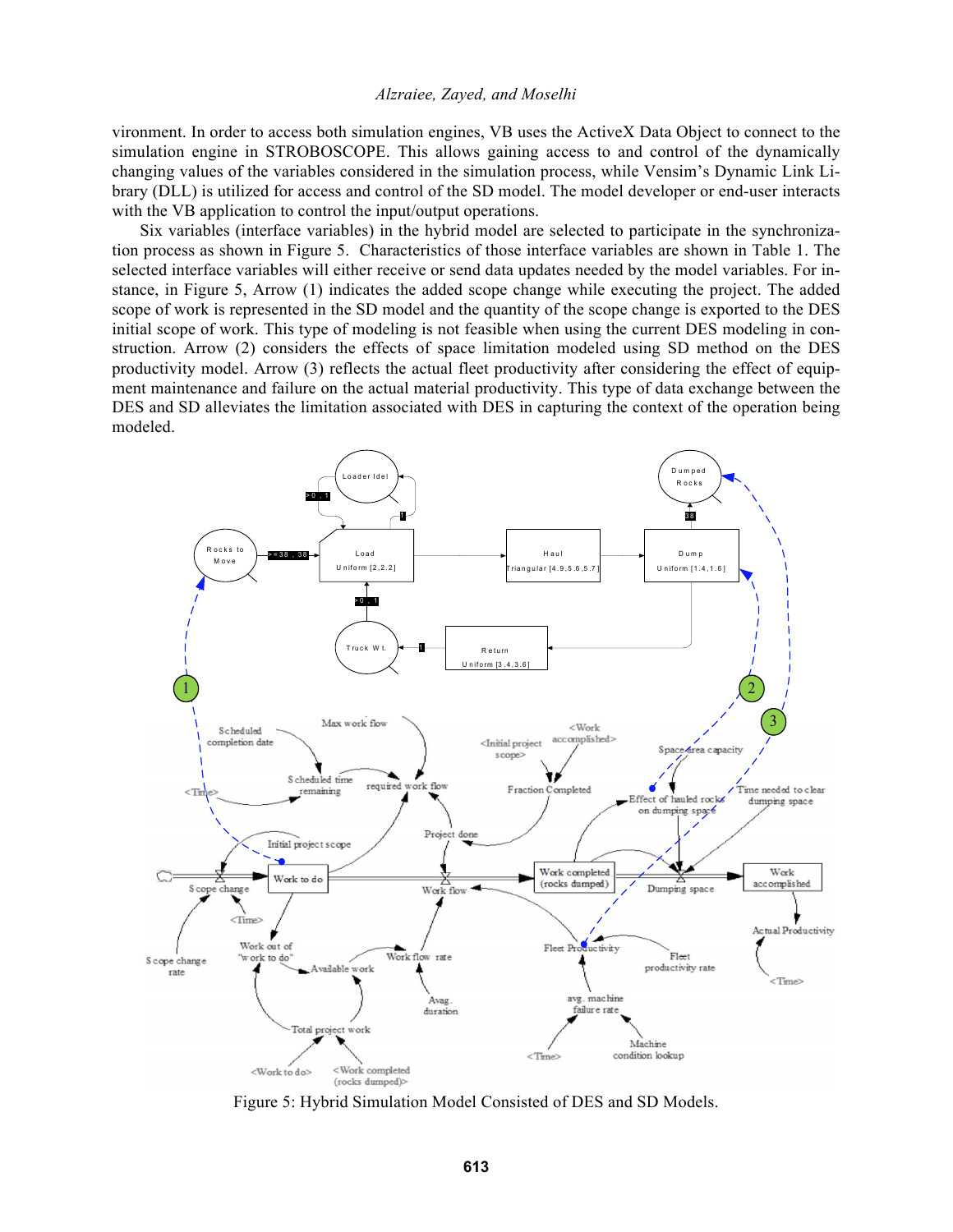To capture any minor changes in the model behavior, TB was set to 0.94 minute, which is equal to the STEP TIME in the SD model. This means that interfacing between DES and SD for all variables considered will occur every 0.94 minute.

| <b>Sender</b>                | Receiver      |                  |             |                    |
|------------------------------|---------------|------------------|-------------|--------------------|
| Interface variable           | <b>Module</b> | <b>Interface</b> | Module      | <b>Note</b>        |
|                              | <b>Type</b>   | Variable         | <b>Type</b> |                    |
| Scope change                 | <b>SD</b>     | Initial scope    | <b>DES</b>  | Arrow<br>1n<br>(1) |
|                              |               |                  |             | Figure 4.          |
| Effect of hauling on         | <b>SD</b>     | Dumping          | DES         | Arrow<br>(2)<br>1n |
| dumping space                |               |                  |             | Figure 4.          |
| <b>Equipment Maintenance</b> | <b>SD</b>     | Actual           | <b>DES</b>  | (3)<br>Arrow<br>1n |
| and failure rate             |               | productivity     |             | Figure 4.          |

Table 1: Selected Interface Variables in DES and SD Models for Synchronization.

 The DES model was ran initially alone without interaction with the SD model. This was done to compute the DES model productivity and duration, which were 365 ton/hr and 617 hr respectively. Thereafter, making use of the step time (TB), the hybrid simulation environment was established through the iterative interfacing of DES and SD selected variables. The simulated productivity was found to fluctuate between 303 ton/hr to 340 ton/hr as shown in Figure 6 (a, c) compared to 365 ton/hr in the DES model. As well, the dumping space constraint resulted in limiting productivity to 320 ton/hr. This constraint caused a reduction in the fleet productivity as shown in Figure 6 (b). The impact of this constraint was injected in the "dumping" process in the DES model. The simulation conducted shows how interfacing process between simulation variables in the DES and SD models can be achieved and how the outcomes of DES can be impacted when considering influential variables of the operation.



Figure 6: Hybrid Model's Results.

#### **6 CONCLUSION**

A novel method of synchronizing DES and SD simulation methods has been presented. The approach and the components of the method were outlined. The developed method provides a step toward for enhancing hybrid simulation in construction. Previous synchronization methods were mainly designed for use in parallel or distributed simulations and more specifically to integrate simulators or simulation models of DES nature. To test the proposed method, a preliminary experiment was conducted successfully through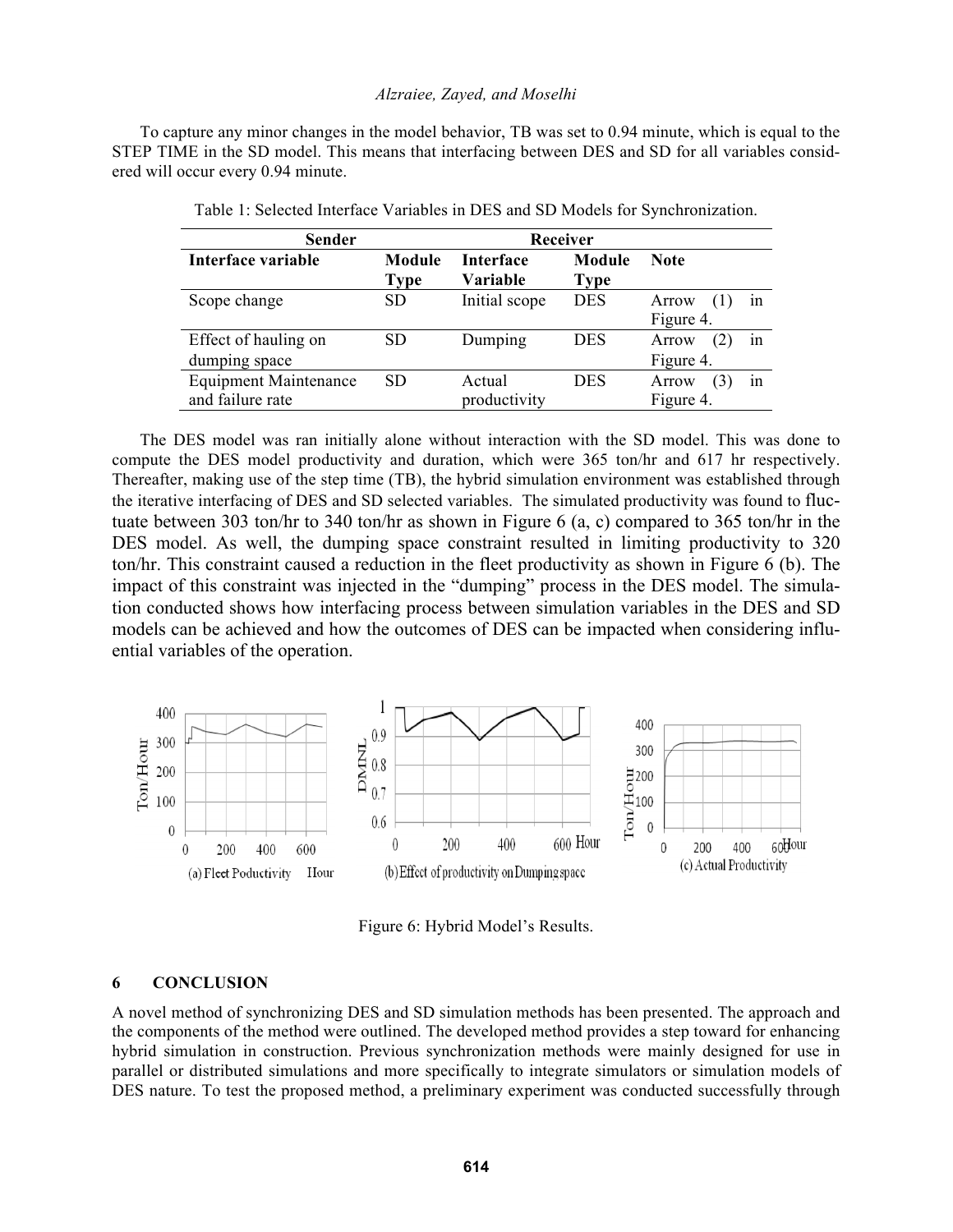utilizing STROBOSCOPE and Vensim engines. Six interface variables in DES and SD model were selected to participate in the synchronization through mapping the data between DES and SD.

While this research demonstrates the feasible integration of the DES and SD simulation methods on single platform, for simulation of construction operations, considerable work is still needed to capture the full potential of that integration. This includes conducting more comprehensive synchronization experiments, more interface variables to participate in the synchronization process, and more possible hybrid structure testing. Further enhancement of the synchronization application possibly can be achieved by using VB.NET interface or developing new DES engine.

## **ACKNOWLEDGMENT**

The authors would like to thank Natural Sciences and Engineering Research Council of Canada (NSERC) for funding and supporting the present research.

## **REFERENCES**

- Brailsford, S., & Hilton, N. 2001. "A comparison of discrete event simulation and system dynamics for modeling health care systems." *Proceedings of the 26th Meeting of the ORAHS Working Group 2000,* Glasgow, Scotland. 18-39.
- Bryant, R. 1977. Simulation of packet communication architecture computer systems. Computer Science Laboratory, MIT, Cambridge, MA
- Chandy, k., Misra, J. 1978. "Distributed simulation: A case study in the design and verification of distributed programs". IEEE Transactions on Software Engineering, 5(5), 440-452
- Fujii, S., H. Tsunoda and M. Yamane, 1993. A Study on Distributed Simulation Model of Virtual Manufacturing system under CIM Environment. Production Research 1993, ed. V. Orpana and A. Lukka, 281-282, Elsevier Science Publication.
- Fujimoto, R. M. 2003. "Parallel simulation: Distributed simulation systems". *Proceedings of the 2003 Winter Simulation Conference, Edited by D. Ferrin, D. J. Morrice, P. J. Sanchez and S. Chick, 124- 13.* New Orleans, LA: Institute of Electrical and Electronics Engineers, Inc
- Fujimoto, R. M. 2000. Parallel and Distributed Simulation Systems: Wiley Interscience.
- Fujimoto, R. M. 1999. "Parallel simulation: Distributed simulation systems". *Proceedings of the 1999 Winter Simulation Conference, Edited by D. T. Sturrock, G. W. Evans, P. A. Farrinton and H. B. Nemhard, 122-131.* Atlanta, GA: Institute of Electrical and Electronics Engineers, Inc
- Fujimoto, R. M. 2001. "Parallel and Distributed Simulation Systems", *Proceedings of the 2001 Winter Simulation Conference, Edited by M. Rohrer, D. Medeiros, B. A. Peters and J. Smith, 147-157, Arlington, VA:* : Institute of Electrical and Electronics Engineers, Inc.
- Halpin, D., Jen, H., & Kim, J. 2003. "A construction process simulation web service." *Proceedings of the 2003 Winter simulation conference, Edited by D. Ferrin, D. J. Morrice, P. J. Sanchez and S. Chick,*1503-1509. New Orleans, LA: Institute of Electrical and Electronics Engineers, Inc
- Jefferson, D. 1985. Virtual Time. The ACM Transactions on Programming Languages and Systems. Journal of Parallel and Distributed Computing, 18(4), 423-434.
- Marzouk, M., & Moselhi, O. 2003. Object-oriented simulation model for earthmoving operations. *Journal of Construction Engineering and Management*, 129(3), 173-182.
- Mattern, F. 1993. "Efficient Algorithms for Distributed Snapshots and Global Virtual Time Approximation*". Journal of Parallel and Distributed Computing*, 18(4), 423-434.
- Pritsker, A. 1997. "Simulation with visual slam and Awesim." New York, NY.: John Wiley & Sons Inc.
- Steinman, J. 1990. Multi-node test bed: A distributed emulation of space communications for the strategic defense system. Pittsburgh, 21(3), 1111-1115.
- Zayed, T., & Halpin, D. 2001. Simulation of Concrete Batch Plant Production. *Journal of Construction Engineering and Management*, 127(2), 132-141.